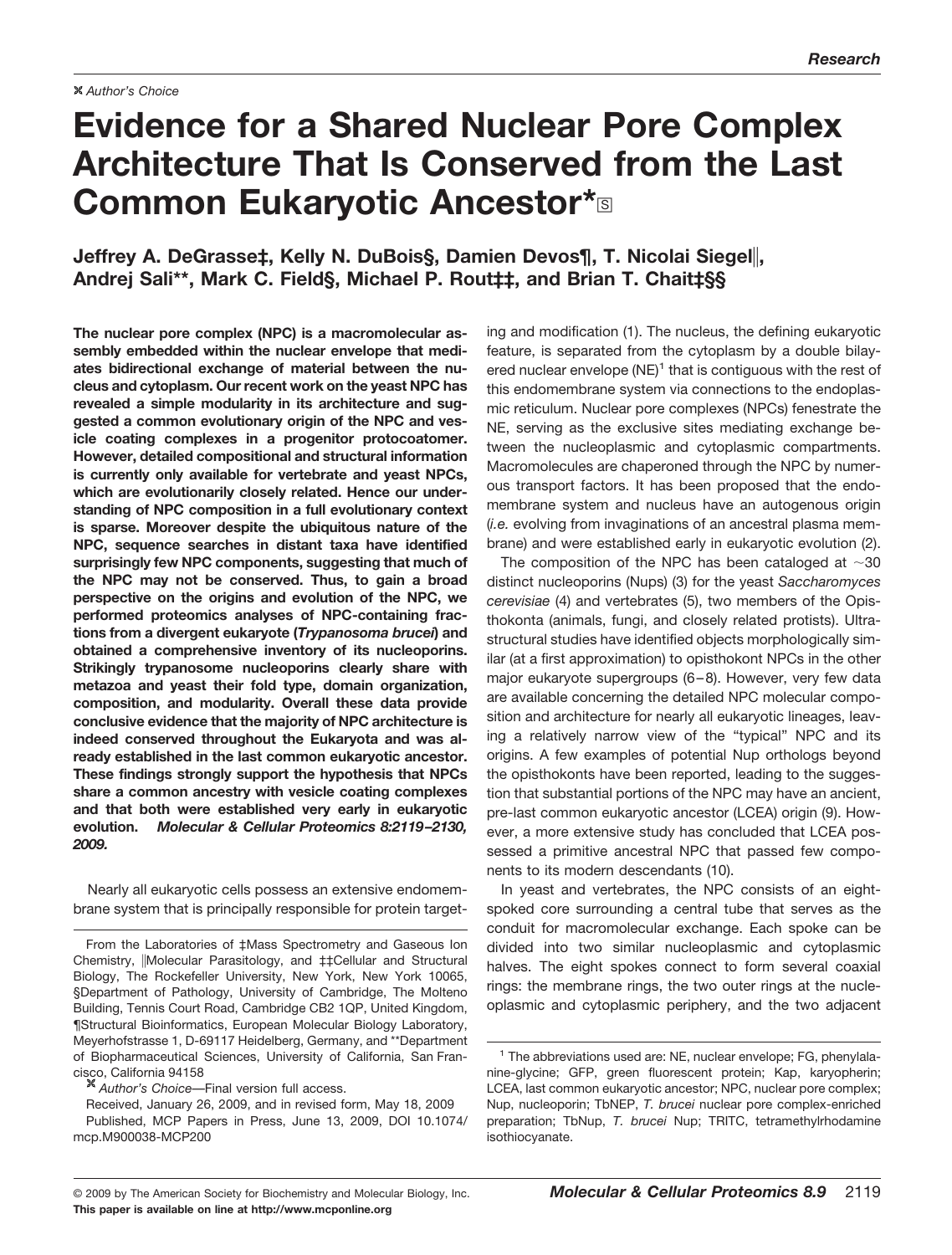inner rings (11). Groups of Nups that we term "linker Nups" are attached between both sets of outer and inner rings. Another group of related proteins, collectively termed phenylalanine-glycine (FG) Nups, are largely exposed on the inner surface of the spokes and anchored either to the inner rings or to the linker Nups (11).

Opisthokont Nups can be grouped into three structural classes (11, 12). The first class comprises membrane-bound proteins that anchor the NPC into the NE. The second class is the core scaffold Nups; these proteins constitute the bulk of the NPC mass, form the central tube, and provide the scaffold for the deployment of the third class of Nups across both faces of the NPC. The core scaffold Nups are remarkably restricted at the structural level and contain only three distinct arrangements of 2-fold types: proteins dominated by an  $\alpha$ -solenoid fold (also termed a helix-turn-helix repeat domain), proteins consisting of a  $\beta$ -propeller fold, and finally proteins composed of an amino-terminal  $\beta$ -propeller fold followed by a carboxyl-terminal  $\alpha$ -solenoid fold (which we here term a  $\beta$ - $\alpha$  structure) (12). FG Nups comprise the third class. These Nups carry multiply repeated degenerate "Phe-Gly" motifs (FG repeats) separated by hydrophilic or charged residues that form large unstructured domains. Each FG Nup also contains a small structured domain (often a coiled coil motif) that serves as the anchor site for interaction with the remainder of the NPC.

Many transport factors belong to a structurally related protein family collectively termed karyopherins (Kaps) (13, 14). Transport across the NPC depends on the interactions between Kaps, cargo molecules, and the disordered repeat domains of FG Nups; the latter are thought to form the selective barrier for nucleocytoplasmic transport, guiding the Kap-cargo complexes (and other transport factors) through the central tube while excluding other macromolecules (for reviews, see Refs. 3 and 15–22).

Significantly we have previously noted that the fold composition and arrangement of many of the core scaffold Nups are shared with proteins that form coating structures that participate in the generation and transport of vesicles between different endomembrane compartments; significantly many vesicle coating complex proteins and NPC scaffold Nups share an  $\alpha$ -solenoid fold,  $\beta$ -propeller fold, or  $\beta$ - $\alpha$  structure (12, 23–28). These similarities gave rise to the "protocoatomer hypothesis," which suggests a common ancestry for the NPC and these vesicle coat complexes. However, it is unclear how many, if any, of these particular core scaffold Nups are widely conserved, and hence it is unclear how general this potential relationship is throughout the Eukaryota. Thus, two scenarios are possible. The first is that the coatomer-like proteins are only found in a subset of the eukaryotes (including the opisthokonts), indicating that they are a relatively recent acquisition of only some eukaryotes and are not a general feature of all NPCs. The second is that the coatomer-like proteins are conserved in all eukaryotes, providing strong support to the protocoatomer hypothesis. To directly address this issue we characterized the NPC of *Trypanosoma brucei*, a highly divergent but experimentally tractable organism, using proteomics. The resulting data indicate an ancient origin for the majority of the NPC components and shed light on the origin of LCEA itself.

### EXPERIMENTAL PROCEDURES

*Proteomics Analysis of the T. brucei Nuclear Pore Complex-enriched Preparation (TbNEP)—*The overall strategy for the identification of the *T. brucei* Nups (TbNups) is depicted in Fig. 1. The TbNEP was isolated as described previously (29). To reduce complexity and dynamic range within the sample and maximize the number of identifications, we used five distinct fractionation strategies against the TbNEP (Fig. 1 and [supplemental data\)](http://www.mcponline.org/cgi/content/full/M900038-MCP200/DC1). These included (i) SDS-PAGE with MALDI-MS (30, 31); (ii) hydroxyapatite chromatography fractionation prior to SDS-PAGE and MALDI-MS; (iii) binding TbNEP to a  $C_4$ cartridge, digestion with trypsin, and analysis by LC-MS; (iv) differential enrichment of TbNEP proteins by chemical extraction prior to trypsin digestion and LC-MS (32); and (v) hydroxyapatite chromatography coupled to trypsin digestion and LC-MS. Peak lists were generated from the raw data using "Extract\_msn" in Thermo Electron Xcalibur version 2.0 using default settings without enhancement or filters. The peak lists were submitted to X!Tandem (33) (version 2006.06.01.1) and searched against an in-house curated *T. brucei* protein database (generated July 5, 2005 using data from the genome sequencing project; the database was searched in its entirety). The X!Tandem search parameters were set as follows: missed cleavages permitted, 1; precursor ion tolerance, 4.0 Da; fragment ion tolerance, 0.4 Da; fixed modifications, carbamidomethylation of cysteine; variable modifications, oxidation of methionine. To reduce the possibility of false positives, only those individual MS/MS spectra with an expectation score better than  $10^{-2}$  were considered.

*Bioinformatics Analysis of the TbNEP Data Set—*ORFs within the TbNEP data set were queried against GeneDB to obtain annotations, functional assignments, structural information, and sequence relationships to additional predicted gene products. ORFs were also analyzed and characterized by pairwise sequence alignments (basic local alignment search tool (BLAST) (34), PSI-BLAST using three iterations (35), and FASTA (36)) against the National Center for Biotechnology Information (NCBI) non-redundant database and in-house nuclear envelope protein databases (primarily *Homo sapiens*, *Rattus norvegicus*, and *S. cerevisiae* sequences). Unless otherwise noted, all algorithms were used with default search parameters. To search for the presence of conserved structural domains, a hidden Markov model (HMMer (37)) alignment to the Pfam HMM profile database of domain families was conducted (38). Following the *in silico* analysis, functionally unassigned ORFs present within the TbNEP data set were analyzed for several secondary structure elements, including  $\beta$ -sheets and  $\alpha$ -helices (PSIPRED (39)), transmembrane helices (Phobius (40)), natively unfolded regions (Disopred (41)), and coiled coil regions (COILS (42)). Natively unfolded FG repeat domains were identified using a pattern recognition algorithm developed in-house (PROWL). Multiple sequence alignments were conducted with ClustalX (43). In some instances, multiple alignments were also subjected to phylogenetic analysis using MrBayes (44).

*In Situ Tagging and Visualization—*Open reading frames of interest were *in situ* tagged using the pMOTag4G and pMOTag4H vectors (45); see [supplemental data](http://www.mcponline.org/cgi/content/full/M900038-MCP200/DC1) for details and primer sequences. The linear PCR products were purified and sterilized by ethanol precipitation. *T. brucei* Lister 427 procyclic stage cells were transfected by electroporation with 10-25  $\mu$ g of PCR product and cultured in SDM-79 (46, 47) supplemented with 10% fetal bovine serum and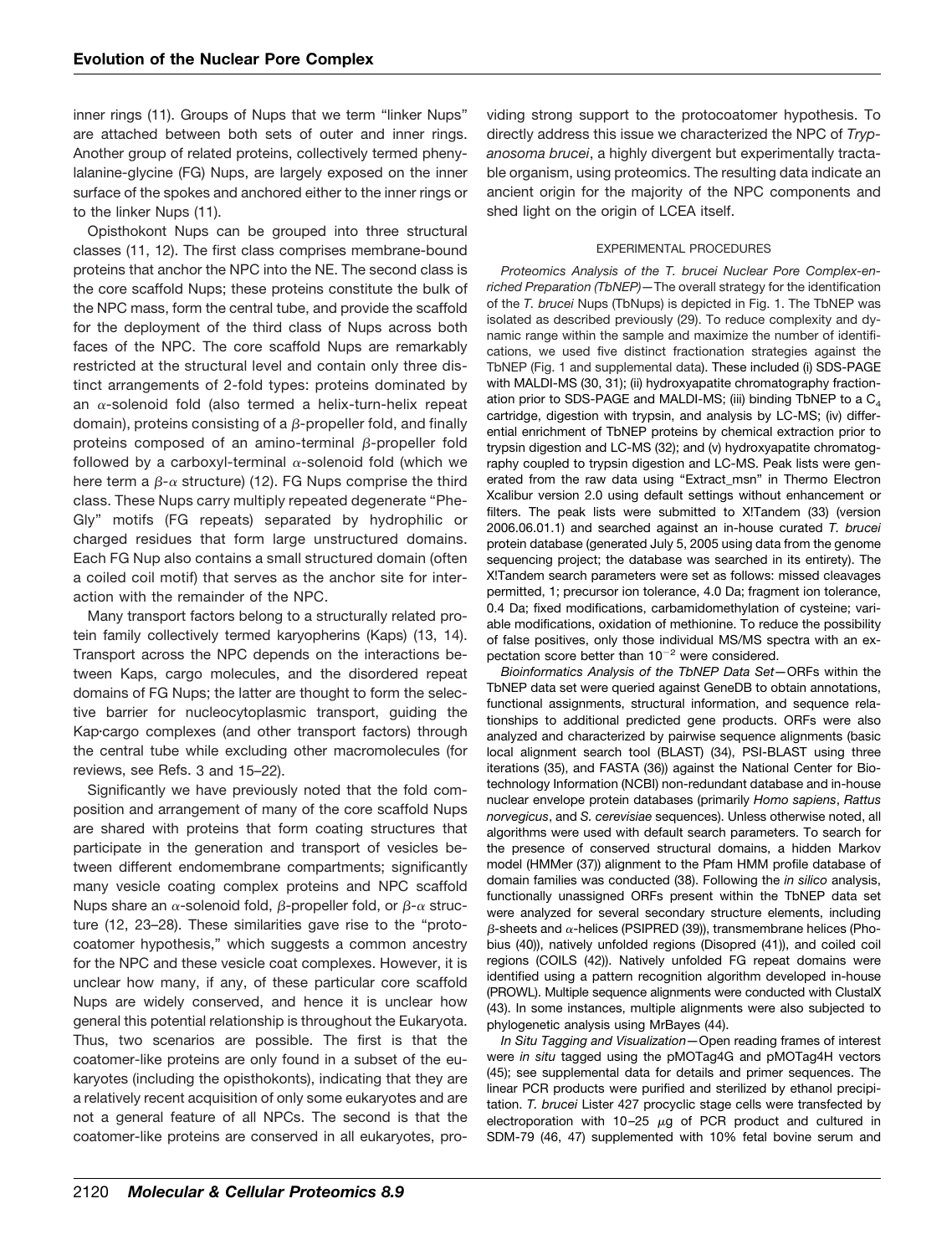0.25% hemin. Following transfection, 25  $\mu$ g/ml hygromycin was added, and clones were screened by limiting dilution. After 3 weeks at least three colonies were assayed for correct insertion and expression using PCR and/or Western blotting [\(supplemental Fig. S1\)](http://www.mcponline.org/cgi/content/full/M900038-MCP200/DC1). For fluorescence microscopy tagged cell lines (suspended at  $1 \times 10^7$  cells  $ml^{-1}$ ) were fixed with 2% formaldehyde for 5 min at room temperature and allowed to settle onto a coverslip treated with (3-aminopropyl) triethoxysilane. Nonattached cells were washed away with PBS, and the coverslip was then mounted in 50% glycerol and 0.4  $\mu$ g/ml 4,6-diamino-2-phenylindole dihydrochloride in PBS. Immunofluorescence microscopy was conducted similarly as above except that after washing with PBS the attached cells were permeabilized with 0.1% Nonidet P-40 in PBS. Subsequently the coverslips were blocked for 20 min in PBG (PBS with 0.2% cold fish gelatin (Sigma) and 0.5% BSA) prior to incubation for 90 min with antibody (rabbit anti-Nup107 diluted to 1:100 (48)). After extensive washing with PBG, cells were incubated for 1 h with TRITC-conjugated secondary antibody (mouse anti-rabbit, 1:500). Images were acquired either with the DeltaVision Image Restoration microscope (Applied Precision/Olympus) using an Olympus  $100\times/1.40$  numerical aperture objective or a Leica TCS-NT with a  $63\times/1.40$  numerical aperture objective. GFP was either imaged directly using FITC emission and excitation filters with a 2-s exposure or labeled as above with anti-GFP at 1:3000 (30) and then secondarily labeled with goat anti-rabbit IgG conjugated to Alexa Fluor 488 (Molecular Probes) at 1:1000. At least 15 Z-stacks  $(0.15-\mu m)$  thickness) were acquired. Raw images were manipulated using a deconvolution algorithm (softWoRx<sup>™</sup> v3.5.1, Applied Precision, enhanced additive setting).  $\gamma$  levels and false colors were adjusted to enhance contrast only, and final images were assembled in Adobe Photoshop.

# RESULTS

#### *Identification of Putative T. brucei Nups*

Subfractionation of *T. brucei* yields two fractions highly enriched in NPCs, namely an NE fraction and an NPC/laminaenriched fraction (29). Here we performed a comprehensive proteomics analysis of these TbNEPs using multiple complementary approaches that identified a total of 757 proteins (Fig. 1, Table I, [supplemental Table S1,](http://www.mcponline.org/cgi/content/full/M900038-MCP200/DC1) and [supplemental](http://www.mcponline.org/cgi/content/full/M900038-MCP200/DC1) [information\)](http://www.mcponline.org/cgi/content/full/M900038-MCP200/DC1). As anticipated, the high sequence divergence between eukaryote Nups precluded facile identification of orthologs based only on primary sequence comparisons (9, 10). Hence we used a combination of experimental and *in silico* approaches to parse the TbNEP data set. First 448 proteins could be excluded on the basis that sequence homology searches clearly predicted a function that is unassociated with the TbNPC, such as ribosomal, endoplasmic reticulum, and cytosolic proteins. The remaining 309 proteins were parsed for features associated with known Nups. These criteria were based on predicted fold types, the presence of sequence motifs, predicted molecular weight, and predicted secondary structures. We used a secondary structure prediction algorithm (PSIPRED) to identify proteins with regions of predicted secondary structure consistent with the eight major fold types present within the vertebrate and yeast Nups (12). We also searched for motifs that are found within the NPC and NE, including transmembrane helices, natively unfolded regions (including those containing the FG repeats unique to nucleoporins), and coiled coil regions (12). This filtered search

was based on the hypothesis that the trypanosomatid NPC shares many architectural features with that of the opisthokonts and would only miss those components that are species-specific or too divergent to recognize. However, should this hypothesis prove incorrect, we would fail to identify the majority of the NPC components.

Using these approaches, we identified a total of 22 candidate TbNups (Table I and [supplemental data\)](http://www.mcponline.org/cgi/content/full/M900038-MCP200/DC1). Each candidate TbNup was identified in at least two proteomics analyses, suggesting that this cohort represents enriched and relatively abundant proteins within the NPC-containing fractions consistent with their assignment as candidate NPC-associated proteins. Five considerations suggest that we identified most TbNups. (i) Five ORFs in the *T. brucei* genome, Tb10.61.2630, Tb10.6k15.2350, Tb10.6k15.3670, Tb11.03.0140, and Tb-927.4.5200, are annotated as putative TbNups based on sequence similarity; the products of all five were identified by our proteomics analysis. (ii) Every recognizable FG repeatcontaining polypeptide encoded by the trypanosome genome was detected in the proteome. (iii) Eight transport factor homologs were identified, indicating that even transiently NPCassociated proteins were present in our preparations. (iv) We used proteomics strategies with progressively increasing dynamic ranges, allowing the identification of progressively less abundant proteins, the last of which more than doubled the total number of proteins in the data set but identified no additional candidate TbNups (Fig. 1). (v) Given the conserved morphology, size, and symmetry of the trypanosome NPC (29), one would expect a number of trypanosome NPC components (22 identified nucleoporins) similar to that in yeast (30 nucleoporins, or 26 excluding yeast-specific gene duplications) and vertebrates (28 nucleoporins) (3). These criteria indicate that identification of NPC components within the TbNEP preparation was thorough, capturing the majority of the trypanosome nucleoporins.

#### *Localization of T. brucei Candidate Nucleoporins*

The candidate TbNups were localized by genomic tagging and fluorescence microscopy (Table I and Figs. 2 and 3). Almost all the GFP-tagged candidate TbNups displayed a similar punctate decoration restricted to the rim of the nucleus (Fig. 2). The puncta displayed a relatively homogeneous intensity and distribution; the average density of fluorescent puncta was 5.1 puncta/ $\mu$ m<sup>2</sup> ( $n = 10$ ,  $\sigma = 0.8$ ) with an average of 93 puncta ( $\sigma$  = 16) per nucleus (see Fig. 2A for an example). Such patterns are considered highly characteristic for Nups in all other eukaryotic taxa examined (49 –53), and indeed all four of the annotated Nup homologs that we tested, Tb10.61.2630, Tb10.6k15.2350, Tb10.6k15.3670, and Tb11.03.0140, displayed this pattern. We confirmed using double labeling with a cross-reacting anti-Nup antibody that this pattern represents NPC localization (Fig. 3*A*) (48). In total, 20 of the 22 putative TbNups displayed such punctate rim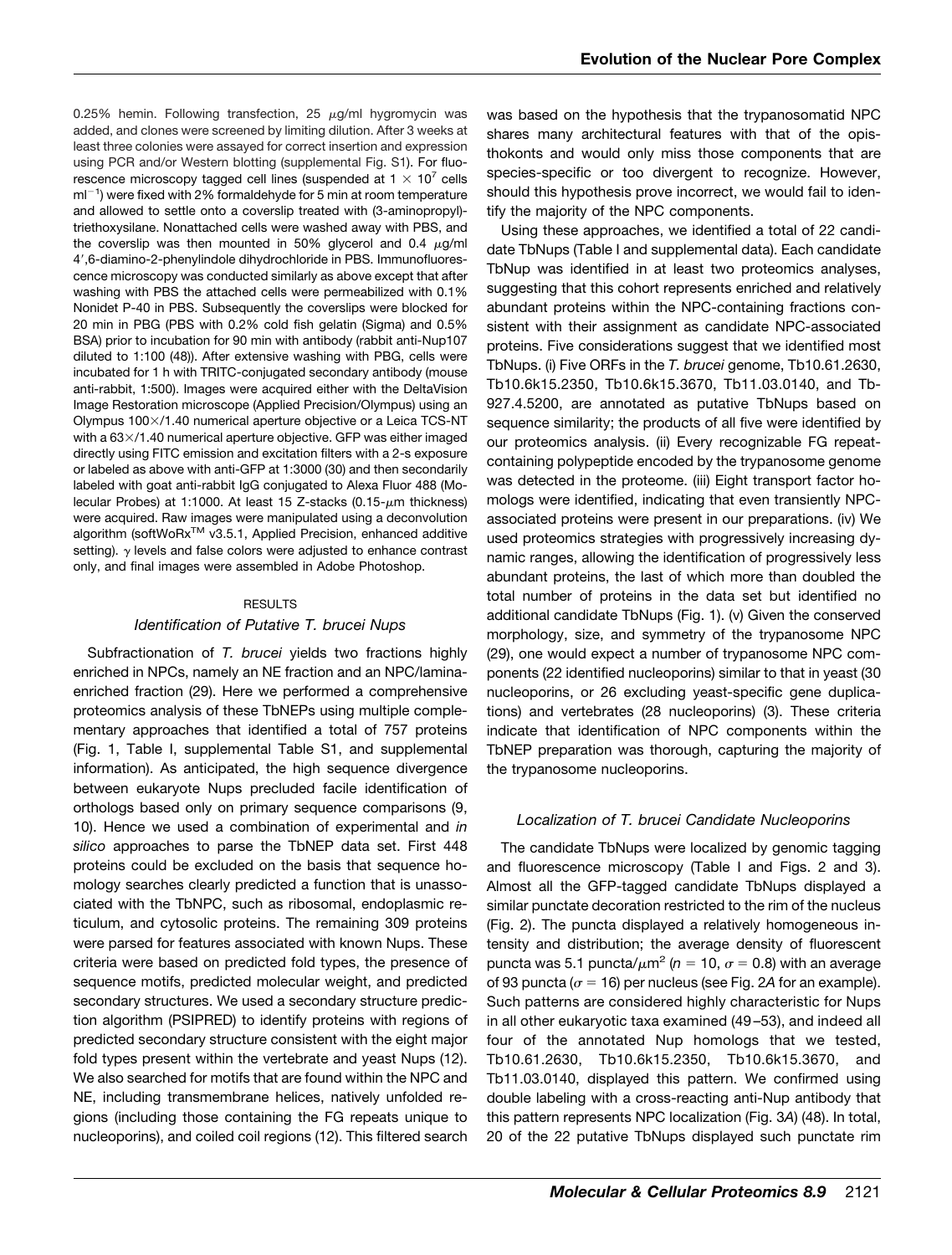

FIG. 1. **Summary flow chart of biochemical, mass spectrometric, and bioinformatics methods used to identify putative** *T. brucei* **nucleoporins and transport factors.** Strategies *1–5* are indicated by the *red*, *blue*, *green*, *purple*, and *black* colored *arrows*, respectively. The *boxes* are colored as follows: *gold*, protein recovery steps; *light blue*, protein separation steps; and *brown*, mass spectrometry techniques. Following mass spectrometry, the bioinformatics strategy outlined here identified 30 putative TbNPC-associated proteins from the initial pool of 757 identified proteins in the TbNEP. SDS-PAGE of fractions from a representative hydroxyapatite separation of the nuclear envelope fraction is shown at the *top left*. *FW*, flow-through and wash. Concentrations of phosphate in the elution buffer are indicated *above* the gel *lanes*, and apparent molecular masses (in kDa) are shown to the *left* of the gel. SDS-PAGE of *T. brucei* NE proteins that were subjected to chemical extraction is shown at the *top right*. The three extractions (base, salt and detergent (*Det*.), and heparin) are separated by *vertical dashed lines*. The pellet (*P*) and supernatant (*S*) are indicated. The number of Nups *versus* the total number of proteins identified with each successive strategy is depicted in the scatter plot (*bottom right*). Although the total number of proteins identified increases dramatically with further experimentation, the number of NPC-associated proteins levels off after four strategies. *1-D*, one-dimensional.

staining, identifying them as *bona fide* TbNups (Fig. 2*B*). Multiple attempts to tag the two remaining candidate TbNups, Tb11.02.0270 and Tb927.4.5200, failed to generate positive clones. Seven additional proteins in the data set are not classified as TbNups because they localized as diffuse or

speckled staining in the cytosol or nucleus [\(supplemental Fig.](http://www.mcponline.org/cgi/content/full/M900038-MCP200/DC1) [S2\)](http://www.mcponline.org/cgi/content/full/M900038-MCP200/DC1). Such localizations may be false negatives due to disrupted protein targeting upon carboxyl-terminal epitope tagging or alternatively may represent truly non-NPC-associated proteins.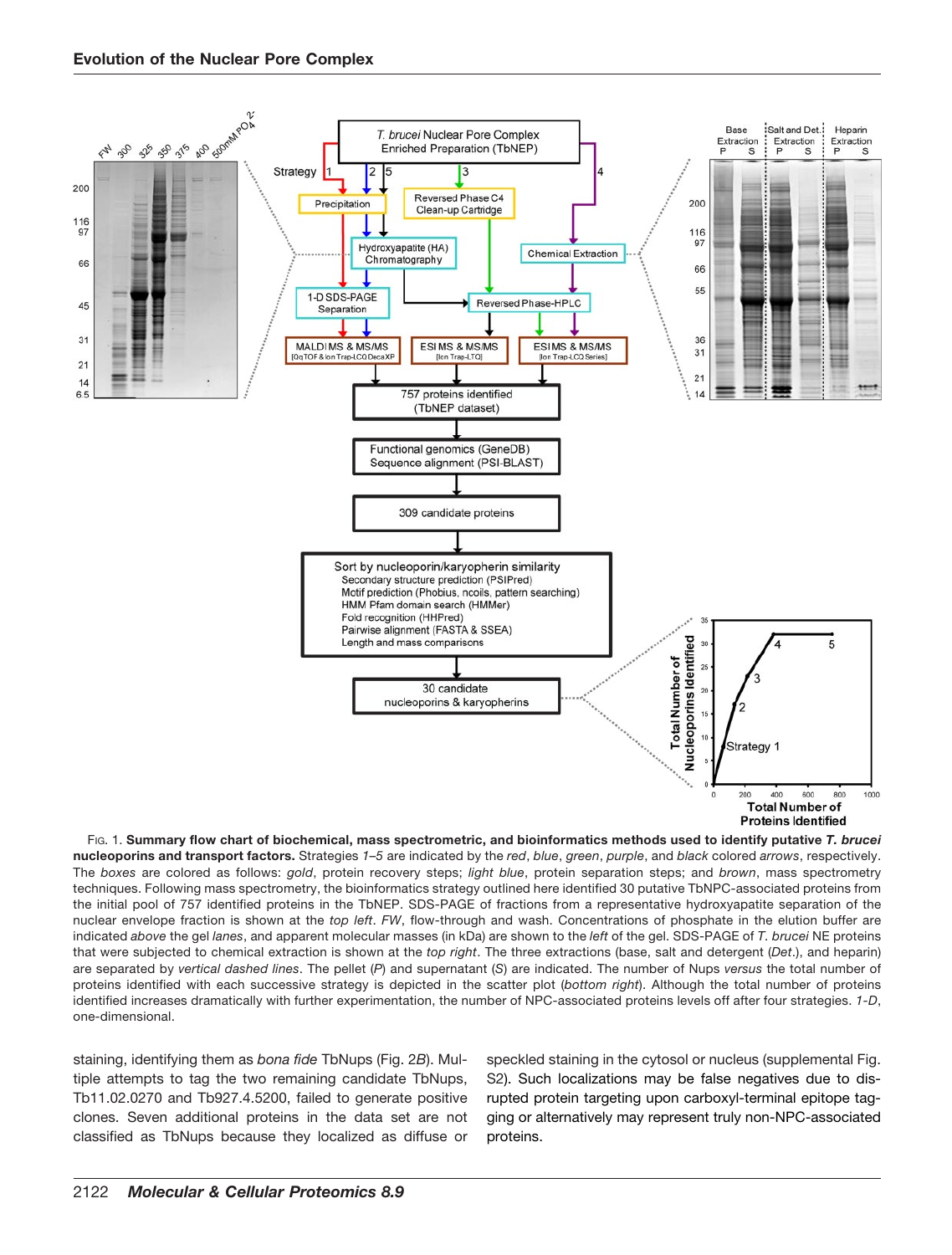TABLE I *Putative TbNPC-associated proteins*

| Accession<br>number | Annotation               | Mass<br>kDa | log(e)   | No. of<br>unique<br>identified<br>peptides | Sequence<br>coverage<br>% | Category         | Domains or fold type <sup>a</sup>                                       | GFP localized?                      |
|---------------------|--------------------------|-------------|----------|--------------------------------------------|---------------------------|------------------|-------------------------------------------------------------------------|-------------------------------------|
| Tb09.160.0340       | TbMlp-2                  | 92.3        | $-2.2$   | 3                                          | 6.2                       | Mlp              | CC: 88-200, 206-283, 294-368,<br>416-596                                | SPB <sup>b</sup> during<br>anaphase |
| Tb11.03.0810        | TbMlp-1                  | 109.6       | $-23.8$  | 13                                         | 19.5                      | Mlp              | CC: 292-336, 383-426, 436-496,<br>638–671.689–748.852–881.<br>884-974   | Yes                                 |
| Tb10.61.2630        | TbSec13                  | 41.6        | $-14.5$  | 4                                          | 12.0                      | <b>Nup</b>       | <b>B-Propeller</b>                                                      | Yes                                 |
| Tb11.02.2120        | TbNup48                  | 48.4        | $-15.9$  | 5                                          | 14.1                      | <b>Nup</b>       | $\beta$ -Propeller                                                      | Yes                                 |
| Tb09.211.4780       | TbNup82                  | 82.3        | $-35.0$  | 16                                         | 30.4                      | <b>Nup</b>       | $\alpha$ -Solenoid                                                      | Yes                                 |
| Tb11.02.0460        | TbNup89                  | 89          | $-52.8$  | 19                                         | 32.6                      | <b>Nup</b>       | $\alpha$ -Solenoid                                                      | Yes                                 |
| Tb10.6k15.3670      | TbNup96                  | 96.4        | $-74.6$  | 23                                         | 39.9                      | <b>Nup</b>       | $\alpha$ -Solenoid                                                      | Yes                                 |
| Tb11.01.7630        | TbNup109                 | 108.6       | $-21.9$  | 9                                          | 10.8                      | Nup              | $\beta$ -Propeller $\alpha$ -solenoid                                   | Yes                                 |
| Tb927.7.2300        | TbNup132                 | 132.2       | $-30.8$  | 14                                         | 14.6                      | <b>Nup</b>       | $\beta$ -Propeller $\alpha$ -solenoid                                   | Yes                                 |
| Tb10.6k15.2350      | TbNup144                 | 144.2       | $-70.9$  | 27                                         | 30.5                      | <b>Nup</b>       | $\beta$ -Propeller $\alpha$ -solenoid                                   | Yes                                 |
| Tb10.6k15.1530      | TbNup181                 | 181.4       | $-15.7$  | 7                                          | 6.7                       | Nup              | $\alpha$ -Solenoid                                                      | Yes                                 |
| Tb927.4.2880        | TbNup225                 | 225.4       | $-35.9$  | 20                                         | 19.5                      | <b>Nup</b>       | $\alpha$ -Solenoid                                                      | Yes                                 |
| Tb11.01.7200        | TbNup53a                 | 52.7        | $-27.6$  | 8                                          | 31.5                      | Nup FG           | CC: 407-443; FG (GFG): 16-263                                           | Yes                                 |
| Tb927.3.3540        | TbNup53b                 | 52.8        | $-36.0$  | 9                                          | 34.2                      | Nup FG           | CC: 159-194, 248-262, 364-378;<br>FG (GFG): 10-72                       | Yes                                 |
| Tb11.02.0270        | TbNup59                  | 58.7        | $-24.3$  | 6                                          | 14.4                      | Nup FG           | CC: 452-509, 617-638; FG (FGFG):<br>194-299                             | Not tagged                          |
| Tb927.4.5200        | TbNup62                  | 62.4        | $-26.0$  | 9                                          | 29.9                      | Nup FG           | FG (GGFGA): 8-349: CC: 453-486.<br>493-521                              | Not tagged                          |
| Tb927.4.4310        | TbNup64                  | 64.1        | $-52.6$  | 13                                         | 27.7                      | Nup FG           | CC: 149-228; FG (FSFG): 331-583                                         | Yes                                 |
| Tb927.8.8050        | TbNup75                  | 74.7        | $-3.2$   | 2                                          | 4.0                       | Nup FG           | CC: 150-237; FG (FSFG): 317-684                                         | Yes                                 |
| Tb927.3.3180        | TbNup98                  | 98          | $-129.9$ | 20                                         | 27.6                      | Nup FG           | FG (FSFG): 321-986                                                      | Yes                                 |
| Tb11.01.2885        | TbNup140                 | 140.2       | $-20.2$  | 9                                          | 17.6                      | Nup FG           | FG ((A/V)FGQ): 209-1432                                                 | Yes                                 |
| Tb11.01.2880        | TbNup149                 | 149.1       | $-2.9$   | $\overline{c}$                             | 2.9                       | Nup FG           | FG (VFGT): 267-388, 1007-1288                                           | Yes                                 |
| Tb11.03.0140        | TbNup158                 | 158.2       | $-99.7$  | 33                                         | 35.7                      | Nup FG           | FG (GGFGQ): $5-550$ ; $\beta$ -sandwich:<br>713-851; $\alpha$ -solenoid | Yes                                 |
| Tb927.7.5760        | TbNTF <sub>2</sub>       | 15.8        | $-2.7$   | 3                                          | 45.9                      | Transport factor |                                                                         | Not tagged                          |
| Tb11.02.0870        | Ran-binding<br>protein 1 | 17.6        | $-13.0$  | 3                                          | 24.8                      | Transport factor |                                                                         | Not tagged                          |
| Tb927.3.1120        | TbRTB <sub>2</sub>       | 24.3        | $-109.9$ | 23                                         | 83.4                      | Transport factor |                                                                         | Not tagged                          |
| Tb09.160.2360       | TbGLE2                   | 38.3        | $-8.4$   | 4                                          | 14.6                      | Transport factor | $\beta$ -Propeller                                                      | Not tagged                          |
| Tb927.6.2640        | TbKap60                  | 58          | $-18.6$  | 6                                          | 18.3                      | Transport factor |                                                                         | Not tagged                          |
| Tb10.70.4720        | TbKap95                  | 95          | $-8.5$   | $\overline{4}$                             | 9.5                       | Transport factor |                                                                         | Not tagged                          |
| Tb10.6k15.3020      | TbKap104                 | 103.8       | $-2.5$   | $\overline{2}$                             | 5.4                       | Transport factor | Transportin2-like                                                       | Not tagged                          |
| Tb11.01.7010        | TbKap123                 | 117.8       | $-16.6$  | $\overline{4}$                             | 7.9                       | Transport factor |                                                                         | Not tagged                          |

*<sup>a</sup>* The residue boundaries of the domains are listed along with the domain identifier: CC, coiled coil; FG, FG repeat. The most abundant FG repeat motif is listed within parentheses.

*<sup>b</sup>* SPB, spindle pole body.

# *Structural Classification of TbNups*

β-Propeller and α-Solenoid Fold Type-containing Tb-*Nups—*A well conserved family of opisthokont Nups consists mainly of a  $\beta$ -propeller fold type (54). We found two clear examples in trypanosomes, Sec13p and also an ALADIN ortholog (TbNup48). ALADIN is also present in metazoa and plants but not *S. cerevisiae* (Fig. 4 and [supplemental Fig. S3A\)](http://www.mcponline.org/cgi/content/full/M900038-MCP200/DC1) (55). Significantly, a homolog of Seh1p (a  $\beta$ -propeller Nup in opisthokonts) is conspicuously absent from the proteome.

There are five *T. brucei*  $\alpha$ -solenoid Nups (Fig. 4); the number and mass of these proteins appear to have remained essentially unchanged between the Opisthokonta and trypanosomes. There are three smaller plus two larger  $\alpha$ -solenoid Nups in *S. cerevisiae* (ScNup84, ScNup85, and ScNic96; Sc-Nup188 and ScNup192), humans (HsNup107, HsNup75, and HsNup93; HsNup188 and HsNup205), and now trypanosomes (TbNup82, TbNup89, and TbNup96; TbNup181 and TbNup225). In most cases there is low sequence similarity between trypanosome, yeast, plant, or human  $\alpha$ -solenoid Nups [\(supplemental Fig. S3B\)](http://www.mcponline.org/cgi/content/full/M900038-MCP200/DC1). For example, the nucleoporininteracting component domain of ScNic96/HsNup93 is greatly diverged in trypanosomes, and the Pfam expect values for alignment between the consensus nucleoporin-interacting component domain and trypanosome TbNup96 is 10 $^{-5}$ compared with  $10^{-177}$  (HsNup93) and  $10^{-166}$  (ScNic96).

Proteins containing either  $\beta$ -propeller or  $\alpha$ -solenoid fold types are ubiquitous (56). However, proteins with an aminoterminal  $\beta$ -propeller fold and carboxyl-terminal  $\alpha$ -solenoid fold ( $\beta$ - $\alpha$  structure) architecture are restricted to the endomembrane system and are important components of the coats in coated vesicles and the scaffold of the NPC (25). Trypanosomes have homologs (TbNup109 and TbNup132)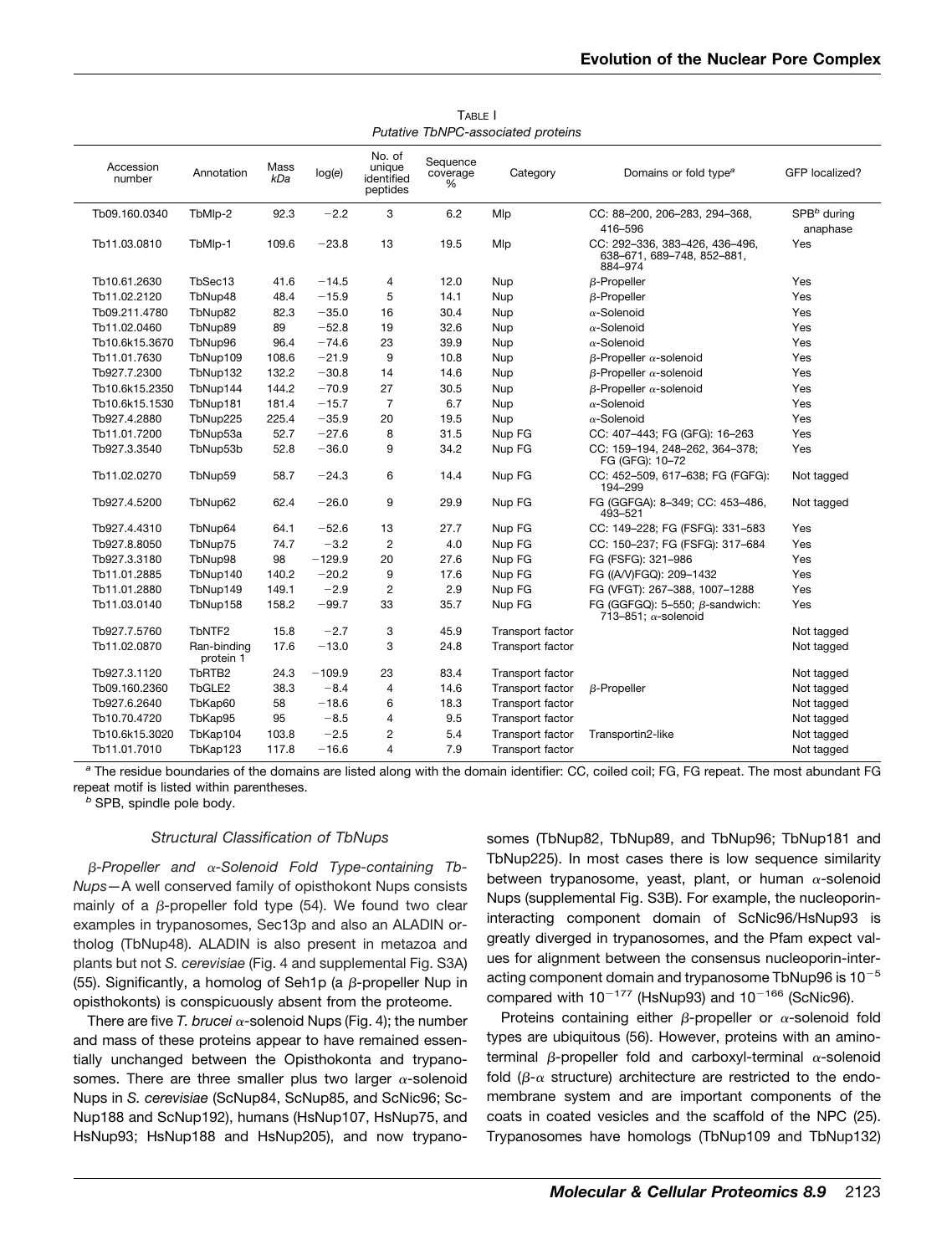FIG. 2. **Validation of candidate** *T. brucei* **Nups.** *A*, one copy of open reading frame Tb11.03.0140 (TbNup158) was genomically tagged at the COOH terminus with GFP. A montage of 21 confocal planes from the analysis of a TbNup158 tagged trypanosome in late anaphase is shown; each z-slice is 150 nm thick. There are  $\sim$ 150 puncta associated with the nuclear envelope in this example. *B*, fluorescent microscopy gallery of COOH-terminal genomically labeled Tb-Nups and corresponding 4'.6-diamino-2-phenylindole dihydrochloride (*DAPI*) fluorescence to visualize the DNA. Apart from TbSec13, which was labeled using the  $3\times$ HA epitope and visualized with a mouse monoclonal anti-hemagglutinin antibody at 1:1000, all other open reading frames were tagged with GFP. *Scale bars*,  $2 \mu m$ .



A

for the two smaller  $\beta$ - $\alpha$  structure Nups of *S. cerevisiae* (Sc-Nup120 and ScNup133) and humans (HsNup133 and HsNup160). There is also a larger  $\beta$ - $\alpha$  structure trypanosome Nup (TbNup144) that is orthologous to HsNup155 and the two *S. cerevisiae* HsNup155 paralogs (ScNup157 and ScNup170) that arose from a yeast lineage-specific genome-wide duplication (57). With respect to primary structure, HsNup155, ScNup157, and ScNup170 are the only  $\beta$ - $\alpha$  structure Nups that are significantly conserved between opisthokonts and trypanosomes [\(supplemental Fig. S3C\)](http://www.mcponline.org/cgi/content/full/M900038-MCP200/DC1).

A Conserved β-Sandwich Domain—TbNup158 has a distinct and conserved domain structure. A highly conserved  $\beta$ -sandwich domain is situated between an FG repeat domain and an  $\alpha$ -solenoid fold type (Fig. 4), which unambiguously identifies this gene product as an ortholog of HsNup98-96 and ScNup145. In the opisthokonts, however, the  $\beta$ -sandwich domain displays an autoproteolytic activity that initiates

self-cleavage at a conserved H(F/Y)(S/T) tripeptide (58, 59). Although the  $\beta$ -sandwich domain is very highly conserved in *T. brucei* and the related excavate *Giardia lamblia*, both protist homologs lack the catalytic residues required for cleavage [\(supplemental Fig. S5\)](http://www.mcponline.org/cgi/content/full/M900038-MCP200/DC1). Consistent with this finding, we found that the trypanosome homolog TbNup158 does not cleave and instead functions as the full-length protein based on both Western blotting [\(supplemental Fig.](http://www.mcponline.org/cgi/content/full/M900038-MCP200/DC1) [S1\)](http://www.mcponline.org/cgi/content/full/M900038-MCP200/DC1) and mass spectrometry.

*FG Repeat-containing TbNups—*Like their opisthokont counterparts, the FG regions of trypanosome FG Nups are predicted to be natively unfolded. An extraordinarily high rate of amino acid substitution within FG Nups (60, 61) results in huge sequence divergence [\(supplemental Table S2A\)](http://www.mcponline.org/cgi/content/full/M900038-MCP200/DC1), confounding *in silico* identification of homology. A high level of genomic plasticity may be a common feature among FG Nups. An example of such plasticity may be TbNup140 and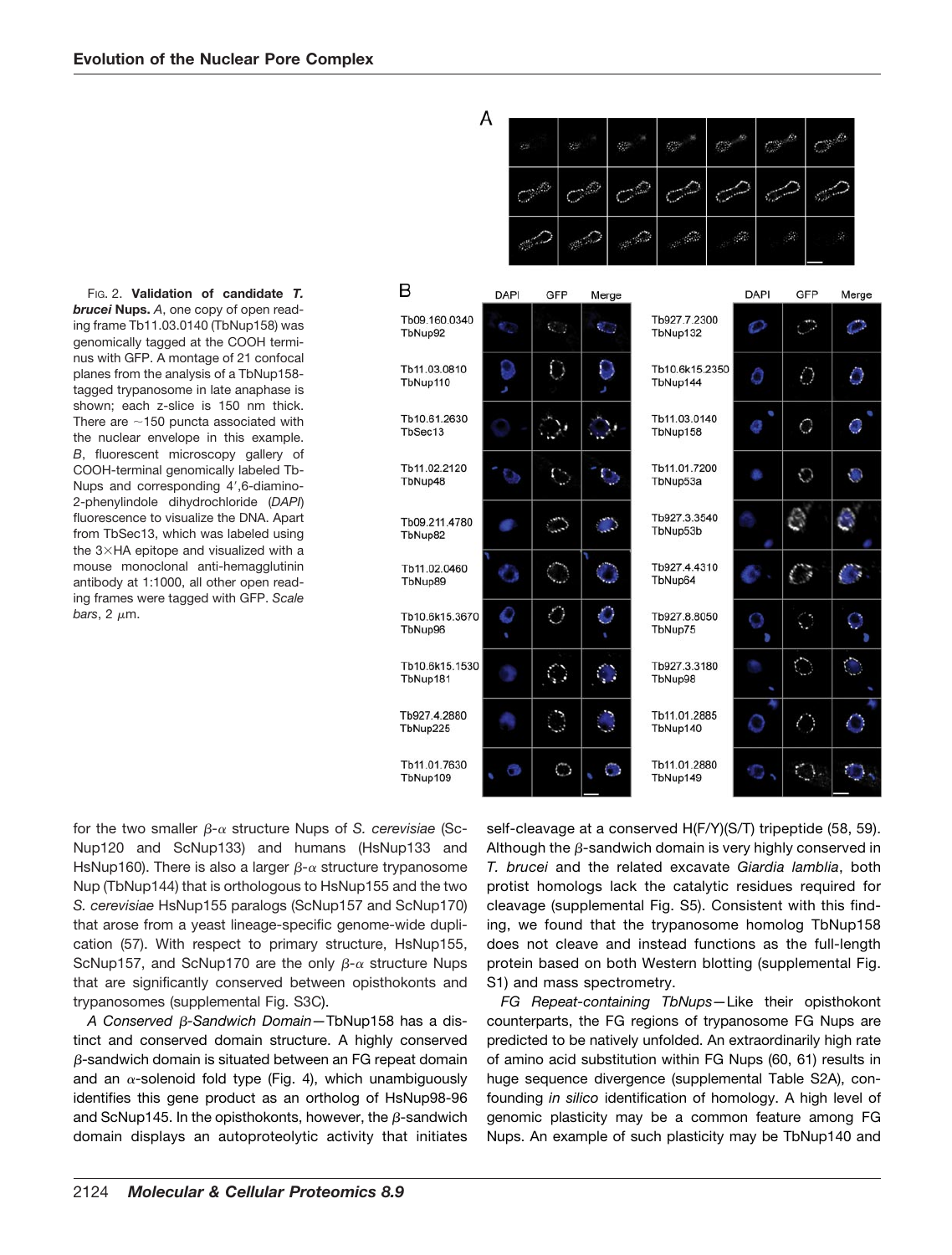

FIG. 3. **TbNup92 exhibits cell cycle-dependent localization.** *A*, a rabbit polyclonal antibody against HsNup107 (48) was used to stain a trypanosome cell bearing tagged TbNup89. Co-localization of these signals further supports assignment of the puncta as the trypanosome NPC (*top*). Two coiled coil TbNups, TbNup110 and TbNup92, only partially co-localize with this antibody and are found immediately to the nuclear side of the NPCs and adjacent to them, suggesting association with the nuclear basket of the NPC and consistent with potential similarity to Tpr (*bottom*). *B*, TbNup110-GFP and TbNup92-GFP, visualized in mitotic cells, demonstrate that although TbNup110 remains associated with the NPC throughout mitosis TbNup92 relocates to opposite poles in a region similar to the spindle attachment site. *Scale bar*,  $2 \mu m$ . *DAPI*,  $4'$ , 6-diamino-2-phenylindole dihydrochloride.

TbNup149, which are encoded by adjacent genes with an abnormally small intergenic region; whereas Northern and Western blotting suggests two separately transcribed messages [\(supplemental Figs. S1 and S9\)](http://www.mcponline.org/cgi/content/full/M900038-MCP200/DC1), in the related kinetoplastid *Leishmania major*, the ortholog LmjF28.3030 is apparently expressed as a single polypeptide. The vertebrate, *S. cerevisiae*, and trypanosome FG repeat domains generally have a similar frequency of Phe residues approximately  $\sim$ 3fold higher than the mean occurrence in their respective proteomes. Additionally these domains are generally depleted in large side chain amino acids and enriched in small side chain residues. This compositional bias is likely a general feature for natively unfolded regions (60, 62). The abundance of Gly varies considerably between FG repeat domains and displays a clear inverse correlation to the acidic and basic residues Asp, Glu, Arg, and Lys (Fig. 5 and [supplemental Fig. S4\)](http://www.mcponline.org/cgi/content/full/M900038-MCP200/DC1). Thus, Nup FG repeat domains generally fall into two groups: group I contains Gly-enriched, DERK-deficient sequences, and group II contains significantly less Gly than group A and substantially more DERK residues (Fig. 5). Among the FG

Nups, the homologs of TbNup158 can be uniquely identified because of the characteristic nature of their characteristic domains (see above). It is noteworthy that the FG regions of all the homologs of TbNup158 fall into group I, suggesting that the function of a given FG domain is conserved even if its sequence is not. In yeast and vertebrates, FG Nups that are symmetrically localized tend to fall into group I, whereas Nups with an asymmetric localization fall into group II albeit with some exceptions. Although the locations of these trypanosome Nups are currently not known, it will be of significant interest to ascertain whether this compositional feature is a potential predictor for FG Nup location. There is also some conservation in the structured domains of the FG Nups; TbNup53a, TbNup53b, TbNup59, and TbNup62 all possess a putative coiled coil domain, which as it does in their yeast and vertebrate counterparts likely serves to anchor these Nups to the NPC (Fig. 4) (12).

*Nuclear Basket—*Two members of the validated TbNup cohort, TbNup110 and TbNup92, exhibited highly characteristic localizations distinct from the other TbNups. Both partially co-localize with the NPCs (Fig. 3*A*) but are also found between NPCs at the inner face of the NE. Both proteins also have large predicted coiled coil domains (Table I). Their location and domain architecture are highly reminiscent of metazoan Tpr and its homologs *S. cerevisiae* Mlp1p/Mlp2p and *Schizosaccharomyces pombe* Nup211p and Alm1p (although at the sequence level they have undergone extensive speciesspecific divergence or may not share common ancestry) (Fig. 4 and [supplemental Fig. S3D\)](http://www.mcponline.org/cgi/content/full/M900038-MCP200/DC1). These proteins appear to be components of the nuclear basket (63– 68). Significantly although TbNup110 maintains a NPC location throughout the cell cycle, TbNup92 relocalizes during late mitosis to NE regions opposite the division plane where the mitotic spindle is likely anchored (Fig. 3*B*) (69). Localization to the spindle pole body is observed for one each of the *S. pombe* and *S. cerevisiae* Tpr homologs, Alm1p and Mlp2p, respectively, remarkably similar in behavior to TbNup92. This suggests, together with the structural data, that TbNup92 is an Mlp2 analog (64, 65) and that TbNup92 and TbNup110 are components of the basket structure at the trypanosome NPC nuclear face (29).

*Integral Membrane Proteins—*The membrane trypanosome Nups remain unidentified. Of the unannotated proteins within the TbNEP, 30% are predicted to contain at least one transmembrane helix [\(supplemental Table S1\)](http://www.mcponline.org/cgi/content/full/M900038-MCP200/DC1), but none contain a domain structure characteristic of opisthokont membrane Nups (*i.e.* cadherin-like domains for Pom152 or gp210 or NE constituents). One possibility is that we failed to recognize the integral membrane Nups; given the extremely low similarity between yeast and vertebrate membrane Nups this would not be surprising.

*Transport Factors—*In addition to 22 TbNups, we identified nine transport factors in the proteome (Table I). These proteins generally prove easier to identify by sequence homology searches than the TbNups because of a relatively high se-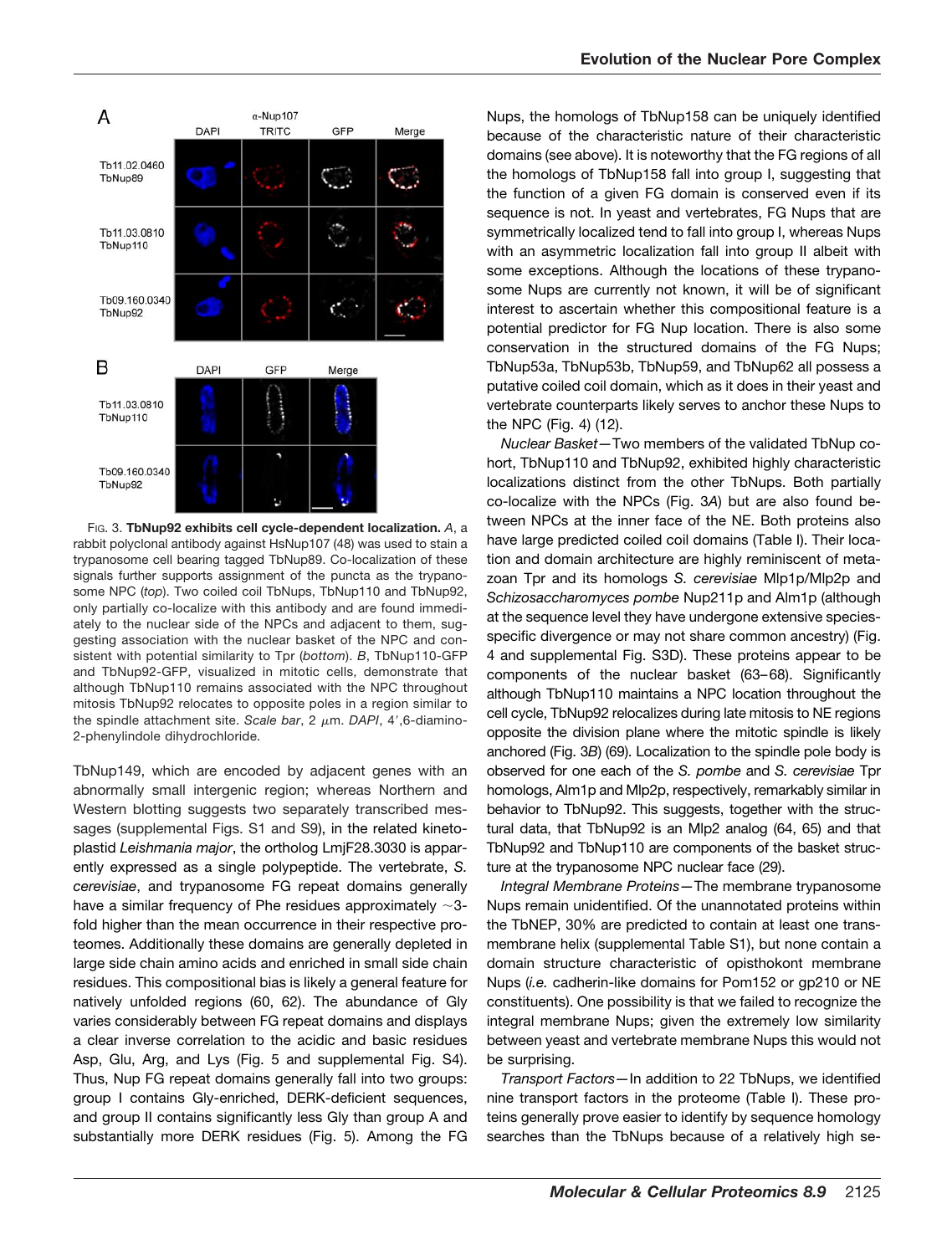



FIG. 4. **Predicted secondary structure features, fold, and location for validated TbNups.** The *ruler* at the *top* indicates residue number. Within a map, the *horizontal black line* represents the polypeptide length of the Nup with the NH<sub>2</sub> terminus to the *left*. The *y axis* indicates the confidence score of the predicted secondary structure element. Predicted a-helices are shaded in *magenta*, predicted  $\beta$ -sheets are in *blue*, and predicted coiled coil regions are in *red*. The *vertical orange lines* below the primary structure indicate FG dipeptides. Representative models of the Nup domains, colored according to their fold type, are shown to the *left*. The TbNups are binned according to their predicted fold type, and thus probable function, within the TbNPC; possible yeast and human homologs are indicated in the *right-most column*. Predicted positions of each Nup or Nup structural class within the NPC are shown at *right* based on the architecture as determined for *S. cerevisiae*.

quence similarity retained across the Eukaryota [\(supplemental](http://www.mcponline.org/cgi/content/full/M900038-MCP200/DC1) [Fig. S6\)](http://www.mcponline.org/cgi/content/full/M900038-MCP200/DC1). This sequence conservation is possibly due to the large number of interactions that these molecules must support, although additional factors may also be important.

*Divergent Features of the TbNPC—*The TbNEP did not contain any obvious homologs for several Nups found in *S. cerevisiae* or vertebrates. These include HsNup358, ScNup2, HsNup214/ScNup159, Seh1, and HsNup88/ScNup82. It is unlikely that these proteins have been overlooked as all have readily observable fold type, domain, and motif signatures;  $e.g.$  HsNup88/ScNup82 contains a  $\beta$ -propeller fold. It is therefore likely that these Nups have been either lost or diverged such that even *in silico* domain prediction fails. The presence of homologs of these Nups, as well as any trypanosomatidspecific Nups, will be elucidated with further investigations (potentially by co-immunoprecipitation or similar strategies).

*Modular Duplications in the NPC—*Each of the *S. cerevisiae* NPC spokes can be divided into two columns in which almost every Nup in one column has a counterpart of similar size, fold, and position in the adjacent column, and it is almost certain this holds true for the vertebrate NPC as well (11). We show here that this relationship also extends to trypanosomes [\(supplemental Fig. S8\)](http://www.mcponline.org/cgi/content/full/M900038-MCP200/DC1), indicating that an underlying 16-fold symmetry is likely universal. We previously proposed that a simpler module underwent ancient duplication and divergence events to generate the current NPC (11). The folds and orthologous relationships detected for trypanosomes [\(supple](http://www.mcponline.org/cgi/content/full/M900038-MCP200/DC1)[mental Fig. S8\)](http://www.mcponline.org/cgi/content/full/M900038-MCP200/DC1) fully support this modular duplication, which must have occurred prior to LCEA.

#### DISCUSSION

During the transition from prokaryote to eukaryote, cells gained a cytoskeleton, an elaborate endomembrane system, and a nucleus. The order in which these events occurred has been challenging to infer; there is no primitive state among extant eukaryotes (69, 70), and any reconstruction of evolutionary history has relied on the assumption that all modern eukaryotes derived from an LCEA. Because the NPC, a nuclear component in all eukaryotes, functions to maintain the distinct compositions of the nucleoplasm and cytoplasm, it is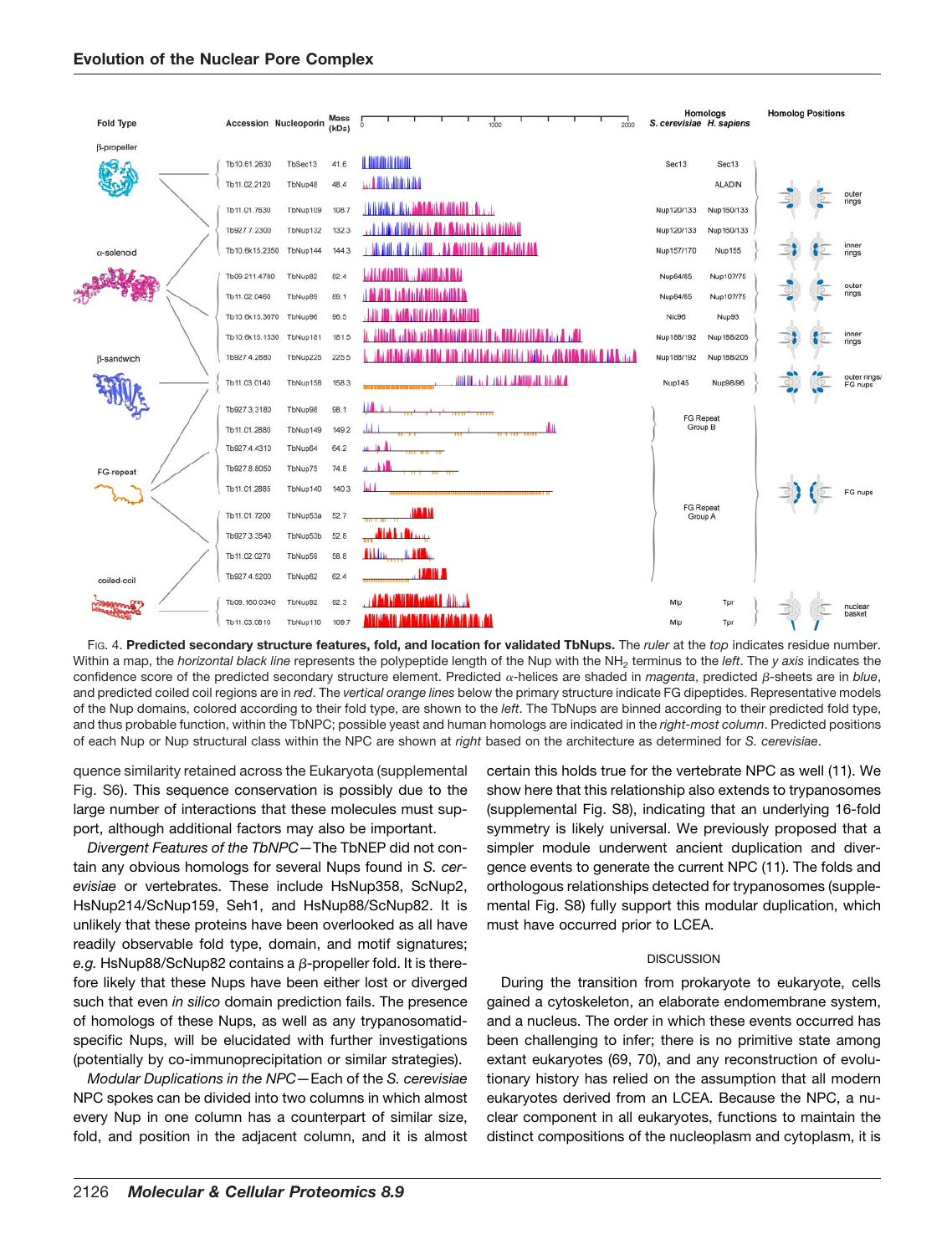

FIG. 5. **Correlation between the frequency of glycine and charged residues in trypanosome, yeast, and human FG repeat Nups.** The percent composition of Gly is plotted against Asp, Glu, Arg, and Lys (DERK) residue frequency. Each data point represents an FG Nup from either *S. cerevisiae* (*blue*) or *H. sapiens* (*red*) or a candidate FG Nup from *T. brucei* (*green*). The *diameter* of each data point is directly proportional to the phenylalanine concentration within the respective Nup. FG Nups tend to cluster into two groups: high Gly, low DERK (Group I) and low Gly, high DERK (Group II). The average natural occurrence (in vertebrates) for Phe is  $\sim$ 4% and for Gly is  $\sim$ 7%, and the sum natural occurrence for the charged residues is  $\sim$ 23%.

likely that the NPC co-evolved with the nuclear envelope. The NPC also retains distant relationships to intracellular transport systems (11, 12, 25).

*Degree of Conservation of the NPC among Eukaryotes—*We believe that we have identified the majority of the trypanosome nucleoporins (see "Results"), certainly enough to permit meaningful comparisons with the nucleoporin composition of opisthokont NPCs. Thus, by comparing validated sets of trypanosome and opisthokont Nups we are able to access the degree of conservation of NPC architecture across the Eukaryota, providing insight into both the LCEA and relationships between the NPC and endomembrane trafficking factors. Significantly, trypanosome NPC components share a remarkable level of architectural and compositional complexity with opisthokont Nups. Moreover, except for the transmembrane domain Nups that remain cryptic, homologs of all major classes of NPC proteins could be identified despite great levels of sequence divergence. Rather than primary sequences, eukaryotes appear to preserve the detailed fold arrangements within their NPC components.

This high level of conservation indicates an ancient origin for much of the NPC structure. The opisthokont NPC core scaffold comprises almost entirely  $\beta$ -propeller and  $\alpha$ -solenoid fold types (11, 71). Eleven TbNups contain these folds, representing a remarkable degree of concordance between number, molecular weight, and architecture when compared against opisthokont core scaffold counterparts (Fig. 4 and [supplemental Fig. S8\)](http://www.mcponline.org/cgi/content/full/M900038-MCP200/DC1). Given the evolutionary distance between these lineages, this concordance strongly suggests a near universal conservation of the basic NPC architecture. Further, although the sequences of trypanosome FG Nups are highly divergent compared with opisthokonts, they all share (i) extensive regions bearing Phe repeats, (ii) flanking of Phe by a small amino acid (usually Gly), and (iii) composition of the spacer residues particularly in respect to charge. These highly conserved features (together with the observed conservation of transport factors) also point to a conserved mechanism for mediating nucleocytoplasmic transport (72).

A further conserved NPC component appears to be the nuclear basket (29, 49, 73). Two putative *T. brucei* basket components, TbNup92 and TbNup110, consist of coiled coil domains and localize to the NPC but present negligible sequence similarity to ScMlp1p, ScMlp2p, or HsTpr. Furthermore TbNup92 and TbNup110 are clearly nonparalogous unlike ScMlp1p and ScMlp2p. However, similar to ScMlp1, TbNup110 localizes to the NPC throughout the cell cycle, whereas TbNup92 localizes to a position proximal to the spindle pole during mitosis analogous to ScMlp2 (67). *S. pombe* possesses a configuration similar to trypanosomes: two Mlp analogs of which only one exhibits differential localization during mitosis (64, 65). Only one such protein, Tpr, is present in metazoa. Our data do not allow unequivocal as-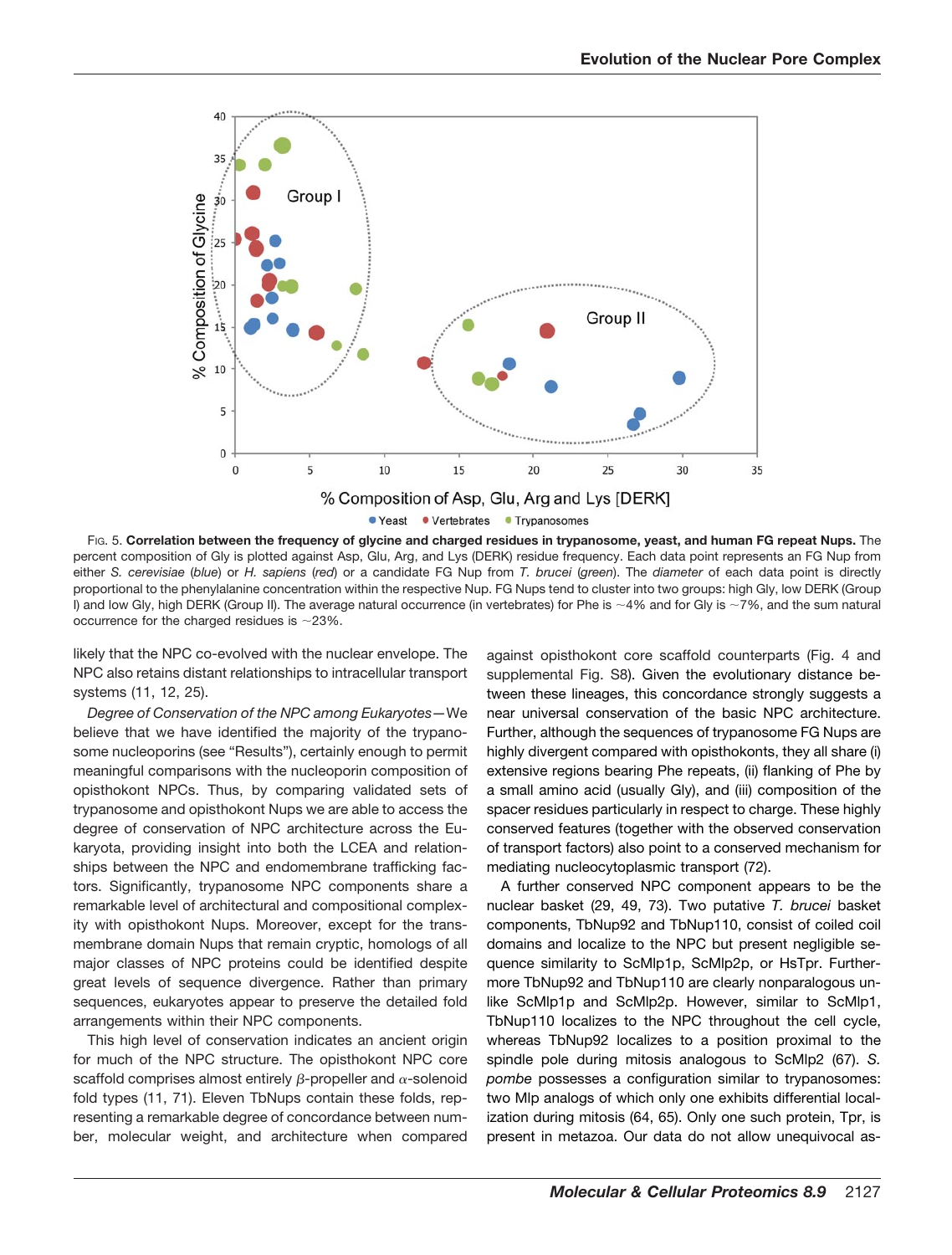



signment of TbNup92 and TbNup110 as nuclear basket proteins, but a trypanosome nuclear basket has been visualized (29), and the overall architecture and behavior during mitosis of these proteins is highly suggestive of analogous function and hence location. If TbNup92 and TbNup110 are indeed components of the trypanosome nuclear basket this would indicate that basket proteins share essentially no sequence similarity and are potentially the products of lineage-specific gene duplications. These duplications may represent an instance of convergent evolution. Retention of the basket structure itself, however, would point to its importance in the overall mechanism of nuclear transport, likely at the level of RNA export (3).

Despite conservation of the NPC, homologs of membranebound Nups were not identified. It seems unlikely that such proteins were depleted from the TbNEP as we readily identified a great many transmembrane domain-containing proteins within this material. This may imply that although both the core and FG Nups are conserved membrane-associated Nups are unrecognizable by our algorithms. Alternatively the fact that pore membrane proteins are apparently dispensable for NPC function and assembly in *Aspergillus* (74) might indicate that membrane proteins are not a necessary component of the trypanosome NPC. Similarly prominent peripheral opisthokont Nups are also absent from our proteome; again these may be unidentified, truly absent, or replaced by trypanosome-specific analogs. Finally vertebrates carry three additional β-propeller Nups when compared with *S. cerevisiae*. Two possibilities could account for this: their ancestor had a

simpler NPC that was elaborated in vertebrates or yeast lost these proteins (75). The presence of one of these additional  $\beta$ -propeller Nups (ALADIN) in trypanosomes clearly favors the secondary loss model.

*The Protocoatomer Hypothesis for the Origin of NPC and Coated Vesicles—*The similarity between the core scaffold Nups and components of vesicle coatomer complexes in both yeast and metazoa led to the suggestion that a pre-LCEA primitive membrane deforming complex evolved into both the NPC and the diverse set of membrane coat systems in extant eukaryotic taxa (11, 12, 25). Significantly if general membrane deforming complexes were the first components to arise, the model would then suggest that the basic  $\alpha$ -solenoid/ $\beta$ -propeller architecture predates emergence of the NPC/NE (25). A key test of this protocoatomer hypothesis is therefore that these structural features must be retained by the contemporary NPC of all eukaryotes; however, prior *in silico* analysis has failed to provide unequivocal evidence (10).

The presence of an extensive trypanosome repertoire of β-propeller, α-solenoid, and β-α structure proteins, all abundant in vesicle coating complexes and restricted to the eukaryotic endomembrane system, plus clear conservation of a large proportion of the opisthokont NPC core by the trypanosome NPC strongly supports the protocoatomer hypothesis for the origin of eukaryotic endomembrane systems (12, 25). Evidence in favor includes the similar inventory, predicted molecular weight, and domain structure of the core Nups; the similar number and conserved amino acid composition of the FG Nups; the markedly similar morphology of NPCs across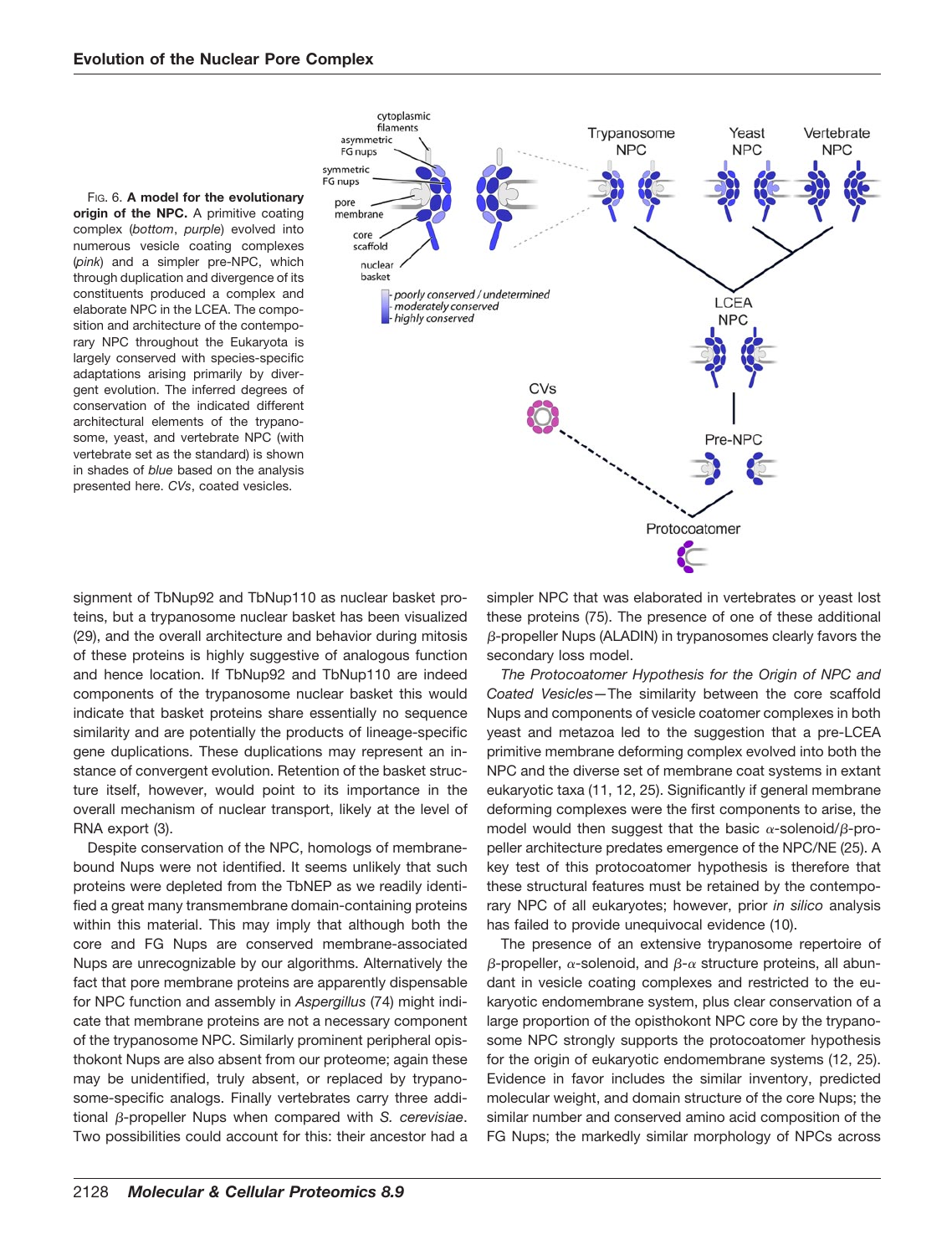the Eukaryota; conservation of soluble transport factors, which suggests a conserved nuclear transport mechanism; and detectable sequence similarity between a minority of trypanosome and opisthokont Nups, including the highly conserved  $\beta$ -sandwich autoproteolytic domain of TbNup158 [\(supplemental data\)](http://www.mcponline.org/cgi/content/full/M900038-MCP200/DC1). Others have suggested that LCEA possessed an ancestral NPC with little resemblance to the modern one, passing few components to its descendants (10). However, the evidence here leads us to reject this model and instead robustly supports a model positing a common origin from a complex NPC followed by extensive divergent evolution (Fig. 6). It therefore follows that the LCEA likely possessed an NPC that was structurally analogous to the contemporary NPCs found in extant taxa, revealing its ancient relationship with vesicle coating complexes.

*Acknowledgments—*We acknowledge members of the B. T. Chait, M. P. Rout, and G. A. M. Cross laboratories for assistance and discussions. We thank Alison North and the Rockefeller University Bio-Imaging Resource Center for invaluable help with imaging. Numerous colleagues, including J. B. Dacks, J. S. Glavy, D. Fenyö, M. Niepel, J. C. Padovan, and B. Ueberheide have offered assistance and discussion to which the authors are indebted.

\* This work was supported, in whole or in part, by National Institutes of Health Grants RR00862 (to B. T. C.), GM062427 (to M. P. R.), and RR022220 (to M. P. R. and B. T. C.). This work was also supported by the Tri-Institutional Training Program in Chemical Biology (to J. A. D.) and Wellcome Trust Grant 082813/Z/07/Z (to M. C. F. and M. P. R.).

□S The on-line version of this article (available at http://www. mcponline.org) contains [supplemental](http://www.mcponline.org/cgi/content/full/M900038-MCP200/DC1) material.

§§ To whom correspondence should be addressed: Laboratory of Mass Spectrometry and Gaseous Ion Chemistry, The Rockefeller University, 1230 York Ave., New York, NY 10065. E-mail: chait@ rockefeller.edu.

#### **REFERENCES**

- 1. Dacks, J. B., and Field, M. C. (2007) Evolution of the eukaryotic membranetrafficking system: origin, tempo and mode. *J. Cell Sci.* **120,** 2977–2985
- 2. Cavalier-Smith, T. (1975) The origin of nuclei and of eukaryotic cells. *Nature* **256,** 463– 468
- 3. Suntharalingam, M., and Wente, S. R. (2003) Peering through the pore: nuclear pore complex structure, assembly, and function. *Dev. Cell* **4,** 775–789
- 4. Rout, M. P., Aitchison, J. D., Suprapto, A., Hjertaas, K., Zhao, Y., and Chait, B. T. (2000) The yeast nuclear pore complex: composition, architecture, and transport mechanism. *J. Cell Biol.* **148,** 635– 651
- 5. Cronshaw, J. M., Krutchinsky, A. N., Zhang, W., Chait, B. T., and Matunis, M. J. (2002) Proteomic analysis of the mammalian nuclear pore complex. *J. Cell Biol.* **158,** 915–927
- 6. Akey, C. W., and Radermacher, M. (1993) Architecture of the Xenopus nuclear-pore complex revealed by 3-dimensional cryoelectron microscopy. *J. Cell Biol.* **122,** 1–19
- 7. Lim, R. Y., Aebi, U., and Stoffler, D. (2006) From the trap to the basket: getting to the bottom of the nuclear pore complex. *Chromosoma* **115,** 15–26
- 8. Lim, R. Y., and Fahrenkrog, B. (2006) The nuclear pore complex up close. *Curr. Opin. Cell Biol.* **18,** 342–347
- 9. Bapteste, E., Charlebois, R. L., MacLeod, D., and Brochier, C. (2005) The two tempos of nuclear pore complex evolution: highly adapting proteins in an ancient frozen structure. *Genome Biol.* **6,** R85
- 10. Mans, B. J., Anantharaman, V., Aravind, L., and Koonin, E. V. (2004) Comparative genomics, evolution and origins of the nuclear envelope

and nuclear pore complex. *Cell Cycle* **3,** 1612–1637

- 11. Alber, F., Dokudovskaya, S., Veenhoff, L. M., Zhang, W., Kipper, J., Devos, D., Suprapto, A., Karni-Schmidt, O., Williams, R., Chait, B. T., Sali, A., and Rout, M. P. (2007) The molecular architecture of the nuclear pore complex. *Nature* **450,** 695–701
- 12. Devos, D., Dokudovskaya, S., Williams, R., Alber, F., Eswar, N., Chait, B. T., Rout, M. P., and Sali, A. (2006) Simple fold composition and modular architecture of the nuclear pore complex. *Proc. Natl. Acad. Sci. U.S.A.* **103,** 2172–2177
- 13. Moroianu, J., Blobel, G., and Radu, A. (1995) Previously Identified Protein of Uncertain Function is Karyopherin-Alpha and Together with Karyopherin-Beta Docks Import Substrate at Nuclear-Pore Complexes. *Proc. Natl. Acad. Sci. U.S.A.* **92,** 2008 –2011
- 14. Radu, A., Blobel, G., and Moore, M. S. (1995) Identification of a Protein Complex that is Required for Nuclear-Protein Import and Mediates Docking of Import Substrate to Distinct Nucleoporins. *Proc. Natl. Acad. Sci. U.S.A.* **92,** 1769 –1773
- 15. Becskei, A., and Mattaj, I. W. (2005) Quantitative models of nuclear transport. *Curr. Opin. Cell Biol.* **17,** 27–34
- 16. Macara, I. G. (2001) Transport into and out of the nucleus. *Microbiol. Mol. Biol. Rev.* **65,** 570 –594
- 17. Pemberton, L. F., and Paschal, B. M. (2005) Mechanisms of receptormediated nuclear import and nuclear export. *Traffic* **6,** 187–198
- 18. Peters, R. (2005) Translocation through the nuclear pore complex: Selectivity and speed by reduction-of-dimensionality. *Traffic* **6,** 421– 427
- 19. Rout, M. P., and Aitchison, J. D. (2001) The nuclear pore complex as a transport machine. *J. Biol. Chem.* **276,** 16593–16596
- 20. Rout, M. P., Aitchison, J. D., Magnasco, M. O., and Chait, B. T. (2003) Virtual gating and nuclear transport: The hole picture. *Trends Cell Biol.* **13,** 622– 628
- 21. Quimby, B. B., and Dasso, M. (2003) The small GTPase Ran: interpreting the signs. *Curr. Opin. Cell Biol.* **15,** 338 –344
- 22. Weis, K. (2003) Regulating access to the genome: nucleocytoplasmic transport throughout the cell cycle. *Cell* **112,** 441– 451
- 23. Boehmer, T., Jeudy, S., Berke, I. C., and Schwartz, T. U. (2008) Structural and functional studies of Nup107/Nup133 interaction and its implications for the architecture of the nuclear pore complex. *Mol. Cell* **30,** 721–731
- 24. Debler, E. W., Ma, Y., Seo, H. S., Hsia, K. C., Noriega, T. R., Blobel, G., and Hoelz, A. (2008) A fence-like coat for the nuclear pore membrane. *Mol. Cell* **32,** 815– 826
- 25. Devos, D., Dokudovskaya, S., Alber, F., Williams, R., Chait, B. T., Sali, A., and Rout, M. P. (2004) Components of coated vesicles and nuclear pore complexes share a common molecular architecture. *PLoS Biol.* **2,** e380
- 26. Dokudovskaya, S., Williams, R., Devos, D., Sali, A., Chait, B. T., and Rout, M. P. (2006) Protease accessibility laddering: a proteomic tool for probing protein structure. *Structure* **14,** 653– 660
- 27. Hsia, K. C., Stavropoulos, P., Blobel, G., and Hoelz, A. (2007) Architecture of a coat for the nuclear pore membrane. *Cell* **131,** 1313–1326
- 28. Schrader, N., Koerner, C., Koessmeier, K., Bangert, J. A., Wittinghofer, A., Stoll, R., and Vetter, I. R. (2008) The crystal structure of the Ran-Nup153ZnF2 complex: a general Ran docking site at the nuclear pore complex. *Structure* **16,** 1116 –1125
- 29. Rout, M. P., and Field, M. C. (2001) Isolation and characterization of subnuclear compartments from Trypanosoma brucei. Identification of a major repetitive nuclear lamina component. *J. Biol. Chem.* **276,** 38261–38271
- 30. Cristea, I. M., Williams, R., Chait, B. T., and Rout, M. P. (2005) Fluorescent proteins as proteomic probes. *Mol. Cell. Proteomics* **4,** 1933–1941
- 31. Tackett, A. J., Dilworth, D. J., Davey, M. J., O'Donnell, M., Aitchison, J. D., Rout, M. P., and Chait, B. T. (2005) Proteomic and genomic characterization of chromatin complexes at a boundary. *J. Cell Biol.* **169,** 35– 47
- 32. Schirmer, E. C., Florens, L., Guan, T., Yates, J. R., 3rd, and Gerace, L. (2003) Nuclear membrane proteins with potential disease links found by subtractive proteomics. *Science* **301,** 1380 –1382
- 33. Craig, R., and Beavis, R. C. (2004) TANDEM: matching proteins with tandem mass spectra. *Bioinformatics* **20,** 1466 –1467
- 34. Altschul, S. F., Gish, W., Miller, W., Myers, E. W., and Lipman, D. J. (1990) Basic local alignment search tool. *J. Mol. Biol.* **215,** 403– 410
- 35. Altschul, S. F., Madden, T. L., Schäffer, A. A., Zhang, J., Zhang, Z., Miller, W., and Lipman, D. J. (1997) Gapped BLAST and PSI-BLAST: a new generation of protein database search programs. *Nucleic Acids Res.* **25,**